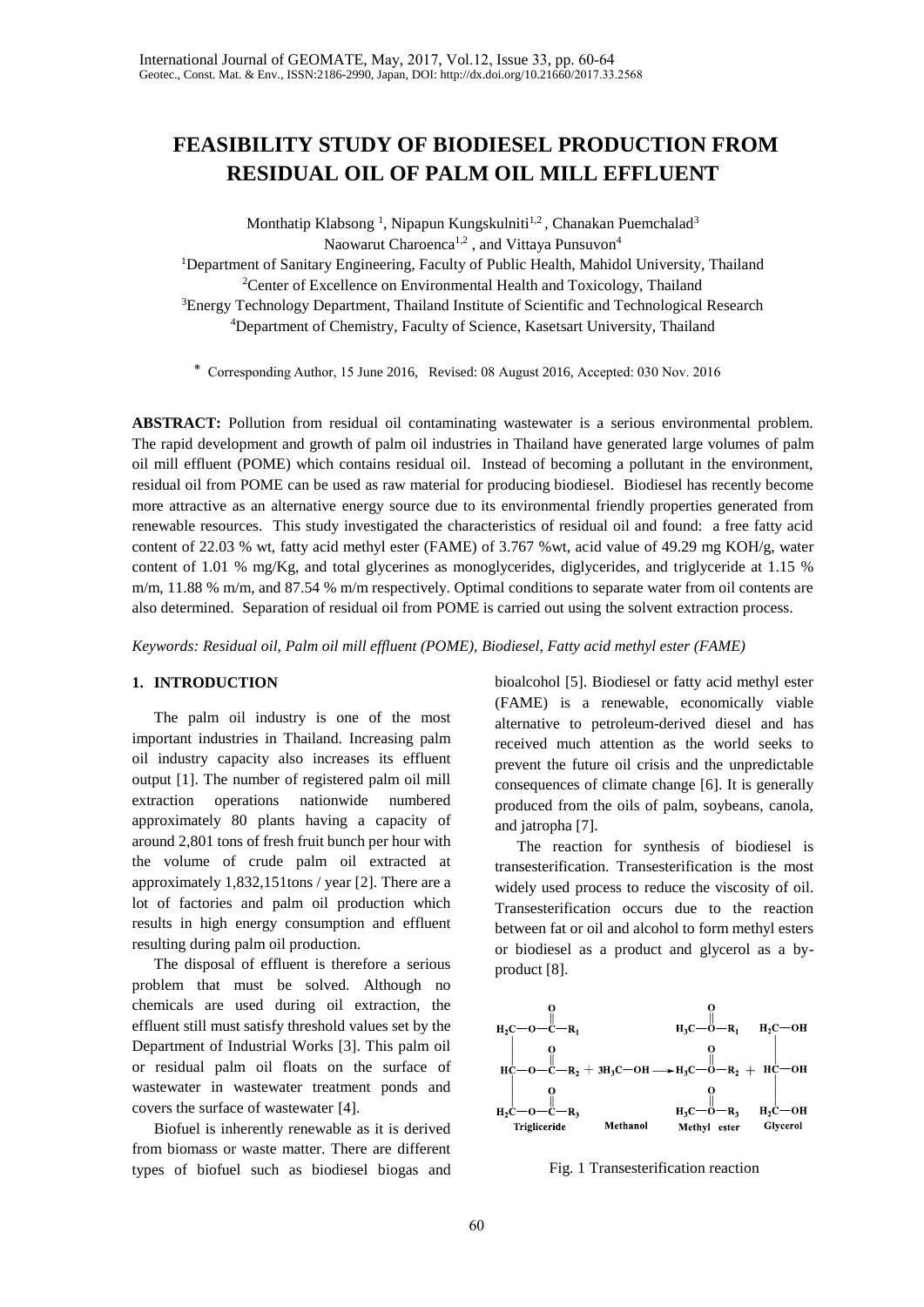# **2. MATERIALS AND METHODS 2.1 Materials**

 Samples of residual oil from POME were collected from a palm oil mill plant in Eastern part of Thailand. The chemicals for this research are analytical grade hexane and methanol.

#### **2.2 Oil-Water Separation**

Experiments were conducted to evaluate the performance of the organic solvent n-hexane in extracting residual oil from POME. POME was transferred into a conical flask and mixed with nhexane as the solvent for the extraction process [1]. The ratios of solvent to POME were 6:1, 9:1 and 12:1 by volume at 60 $\degree$ C with a 15 min mixing rate of 200 rpm. Then the mixture product was filtrated on filter paper under vacuum filtration immediately to separate the solid particles from the mixture product. The n-hexane solution in filtrate was evaporated by using a rotary evaporator.

#### **2.3 Transesterification Reaction**

The reactions were carried out in the system shown in Fig 2. It is a cylindrical reactor of 250 mL located in a vessel of stainless steel and equipped with magnetic stirring, heating system, sampling outlet, pressure gauge and temperature controller. The pressure and temperature were monitored in real time up to a maximum value of 300 bars and 430  $^{\circ}$ C, respectively. Then, the reactor was heat with an external electrical furnace to the desired temperature while the liquid solution was stirred at a constant speed of 500 rpm. The operational temperature (210-230  $^{\circ}$ C) of the reactor was measured with a thermocouple and automatically controlled at  $\pm$  5 °C for a set time with pressure at 30-35 bars. After the transesterification was complete, the sample was recovered by simple decantation. The reaction mixture was evaporated with a rotary evaporator at 60 ºC for 60 min to remove methanol.



Fig. 2 Parr reactor model 4848 for transesterification.

### **2.4 Methods of Analysis**

Biodiesel samples were analyzed by gas chromatography (GC Agilent 6890, FID). The GC was equipped with a DB-5HP capillary column with dimensions of 30.0 m x 0.1 *µ*m x 250 *µ*m. Gas chromatography was used to analyze the composition and to determine the amount of FAMEs, mono-, di-, triglycerides, free glycerol and methanol in the samples. A split injector was used with a split ratio of 20 and temperature of 370  $^{\circ}$ C. Total run time of this method was 52 min. The calibration curve of peak area and the quantity of biodiesel was linear.

FAME content in crude biodiesel (%)

$$
=\frac{(\sum A)-A_s}{A_s}\times\frac{\sum V_s\times C_s}{m}\times 100
$$

Where: ∑*A* is the total peak area of FAMEs

As is the peak area of internal standard

 $C_s$  is the concentration of internal standard  $(mg/L)$ 

> $V<sub>s</sub>$  is the volume of internal standard (mL) m is the weight of crude biodiesel (g)

The analytical method used to determine the characteristics of the biodiesel according to the European Standard EN 14214 [9].

## **3. RESULTS AND DISCUSSION**

The operational variables employed were molar ratios methanol to oil, temperature, and retention time that were fixed as common parameters in all experiments. Table 1 shows the composition of the fatty acid of the residual oil used as raw material in this study.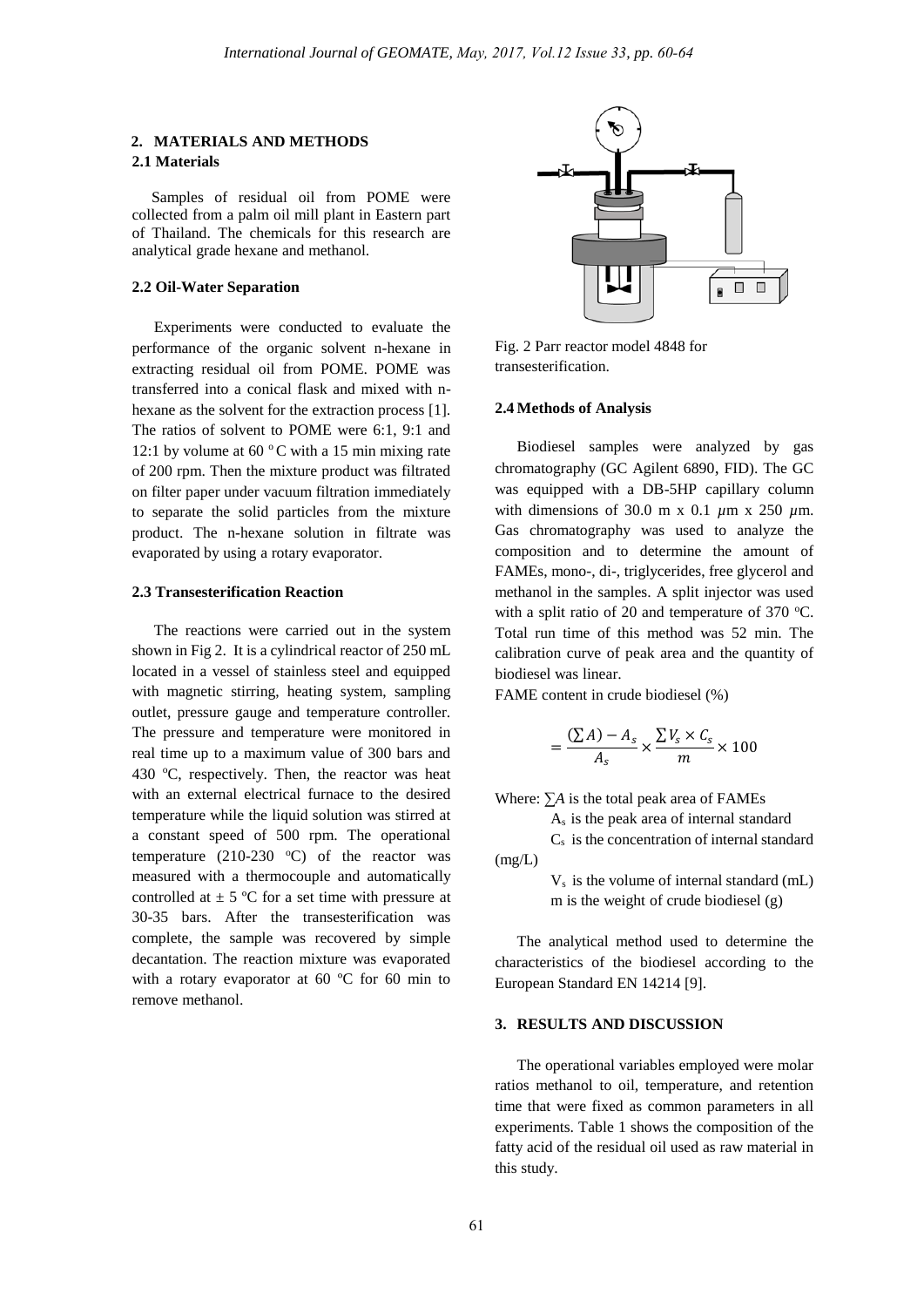biodiesel

| oiogicsci                             |        |
|---------------------------------------|--------|
| Fatty acid composition (% by weight)  |        |
| Palmitic acid (C16:0)                 | 45.45  |
| Oleic acid $(C18:1)$                  | 50.85  |
| Linoleic acid $(C18:2)$               | 11.36  |
| Linoleic acid $(C18:3)$               | 0.41   |
| Molecular weight $(g \cdot mol^{-1})$ | 849.52 |
| Water content                         | 1.01   |
| Free fatty acid (% wt.)               | 22.03  |

Table 1 Characterization of residual palm oil biodiesel

# **3.1 Effect of Solvent Ratio on Percent of Water Content**

Experiments were conducted at solvent ratios of 6:1, 9:1 and 12:1. The extraction time and mixing rate were 15 minutes and 200 rpm. The optimum solvent extraction was found using organic solvents at a ratio of solvent to POME of 9:1, mixing rate of 200 rpm for 15 min. Fig. 3 shows the optimal ratio of solvent (n-hexane) to oil at 9:1 which can reduce the water content in the sample of POME down to 0.02 %. Its relatively low molecular weight and saturation made n-hexane completely miscible with oil [10].



Fig. 3 Separation of residual oil from POME with different solvent ratios.

## **3.2 Effect of Methanol: Oil Molar Ratio**

Effects of the most important variables in the transesterification of residual palm oil under subcritical methanol conditions were studied. These variables were molar ratio of methanol to oil, reaction temperature and reaction time. The condition of the runs carried out are shown in Table 2.

|           |     | Molar ratio | T             | t     | P     |
|-----------|-----|-------------|---------------|-------|-------|
| Condition | oil | MeOH        | $(^{\circ}C)$ | (hr.) | (bar) |
|           | 1   | 24          | 220           | 1     | 30    |
| 1         |     | 24          | 220           | 3     | 30    |
|           |     | 24          | 220           | 4     | 30    |
|           |     | 24          | 220           | 5     | 30    |
|           |     | 24          | 210           | 4     | 30    |
| 2         |     | 24          | 220           | 4     | 30    |
|           |     | 24          | 230           | 4     | 30    |
| 3         |     | 24          | 220           | 4     | 30    |
|           |     | 36          | 220           | 4     | 30    |
|           |     | 42          | 220           |       | 30    |

Table 2 Reaction condition of different methods for

Experimental results are shown in Fig. 4 Reactions were carried out at a fixed temperature of 220 ºC with a fixed reaction time of 4 hours under different molar ratios of methanol: oil as 24:1 36:1 and 42:1. When the molar ratio of methanol to oil increased from 24:1 to 36:1 and 42:1, the methyl ester was 61.51 to 61.19 and 68.23%, respectively. Furthermore, increasing alcohol in the optimal ratio increases the yield, the surplus methanol increased contact between methanol and oil, enhance in more efficient to reaction [11]. But also increases cost for alcohol recovery [12]. The results of methanol to oil molar ratio to triglyceride and FFA are was the %wt of FFA decreased when methanol to oil molar ratio increased. Especially when above the molar ratio 42:1, the free fatty acid (FFA) volume almost achieved its lowest value. The methanol to oil molar ratio for reaction show good activity for free fatty acid (FFA) but not for triglycerides.



Fig. 4 Effect of methanol to oil molar ratio on biodiesel production (conditions of  $220$  °C reaction temperature, 4 hour reaction time).

#### **3.3 Effect of Reaction Temperature**

The non-catalytic transesterification reactions with subcritical methanol were carried out at a fixed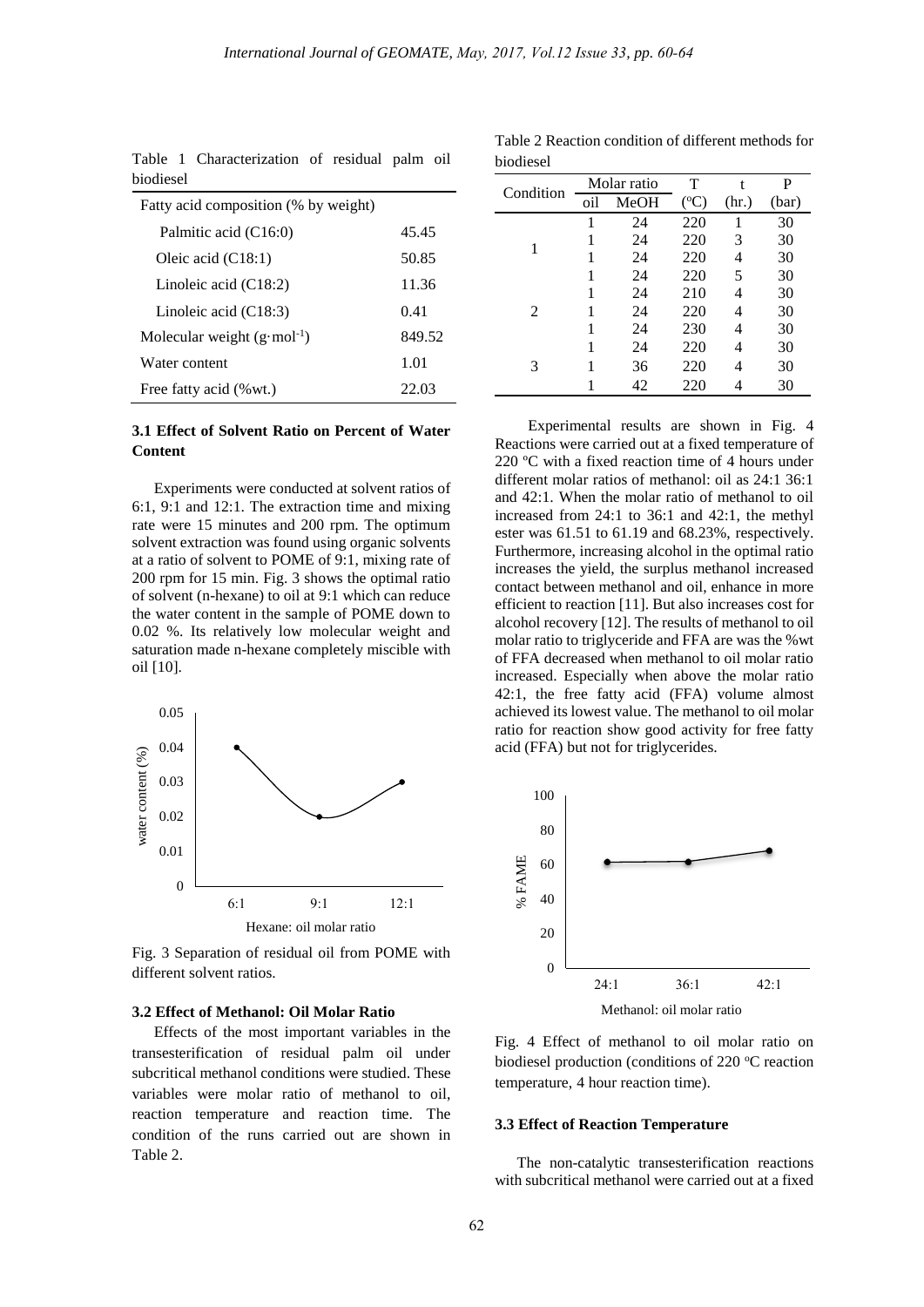molar ratio of methanol to oil of 24:1 and fixed reaction time of 4 hours under different temperatures,  $210-230$  °C. The critical temperature of methanol is 240  $\mathrm{°C}$ . Fig. 6 presents the variations of the methyl ester yield with different reaction temperatures. Experimental results show that the temperature used affect reaction rate slightly due to short term temperature increases. The methyl ester yields were 59.61, 61.51, and 66.65 % as temperature rose, 210 to 220 and 230  $\degree$ C. This indicates that at high temperatures, the conversion rate of FAME increases. One of the most important factors of biodiesel production is temperature. Optimizing temperature is required for the reaction and optimal temperature can slow the reaction and reduce the yield of biodiesel.

Effect of reaction temperature to triglyceride and FFA were carried out at a fixed molar ratio of methanol to oil of 24:1 and fixed reaction time of 4 hours. The percent of FAME yield from 59.56 to 66.55 at temperature of 210 to 230  $°C$ . Thus, increasing temperature would favor improved transesterification reaction from triglyceride to diglycerides, diglycrides to monoglycerides and monoglycerides to methyl ester (biodiesel). It is transesterification reaction between triglycerides and methanol is a reversible at the time high activation energy reaction [13].



Fig. 6 Effect of reaction temperature on biodiesel production (conditions 24:1 molar ratio of MeOH: oil, 4 hour reaction time).

#### **3.4 Effect of Reaction Time**

Figure 8 shows the effect of reaction time on the biodiesel production conversion at various times: 1, 3, 4, and 5 hours, respectively. Reactions were carried out at a fixed temperatures of 220 ºC and a fixed molar ratio of methanol to oil of 24:1. At 1 hour, the methyl ester conversions was 42.19 %. When the reaction time increased from 1, 3, 4 and then 5 hours, FAME increased from 42.19, 60.67, 61.51 and 77.64 %, respectively. At 4 hours, methyl ester only slightly increased compared with that at 3 hours. However, it is possible to obtain a high conversion with a molar ratio of methanol: oil at 24:1 by increasing the reaction time to 7 hours but increased cost for reaction.

Effect of reaction time to triglyceride and free fatty acid (FFA). Triglycerides volume is highest at reaction time 1 hour whilst FAME volume is lowest and conversely at reaction time 5 hours the triglyceride volume decrease the lowest whilst FAME volume is highest.

In addition, the varied of reaction time 1, 3, 4, and 5 hours is not significant for free fatty acid (FFA)



Fig. 8 Effect of reaction time on biodiesel production (conditions 24:1 molar ratio of MeOH: oil, 220 °C reaction temperature).

#### **4. CONCLUSION**

In this work, the transesterification of residual oil under subcritical conditions was carried out. Results of solvent extraction using of organic solvents at a ratio of solvent to POME of 9:1 are produced. The effect of the main variables were evaluated under different conditions molar ratio of methanol: oil (24:1, 36:1, and 42:1), reaction temperatures (210, 220 and 230 $\degree$ C) and reaction times (1, 3, 4 and 5 hours). The highest methyl ester yield of 77.64 % was at a reaction temperature of 230 °C, reaction time of 5 hours and a molar ratio of methanol to oil at 42:1. However, even higher temperatures can enhance the biodiesel content, although small improvements would require high energy expenses.

## **5. ACKNOWLEDGEMENTS**